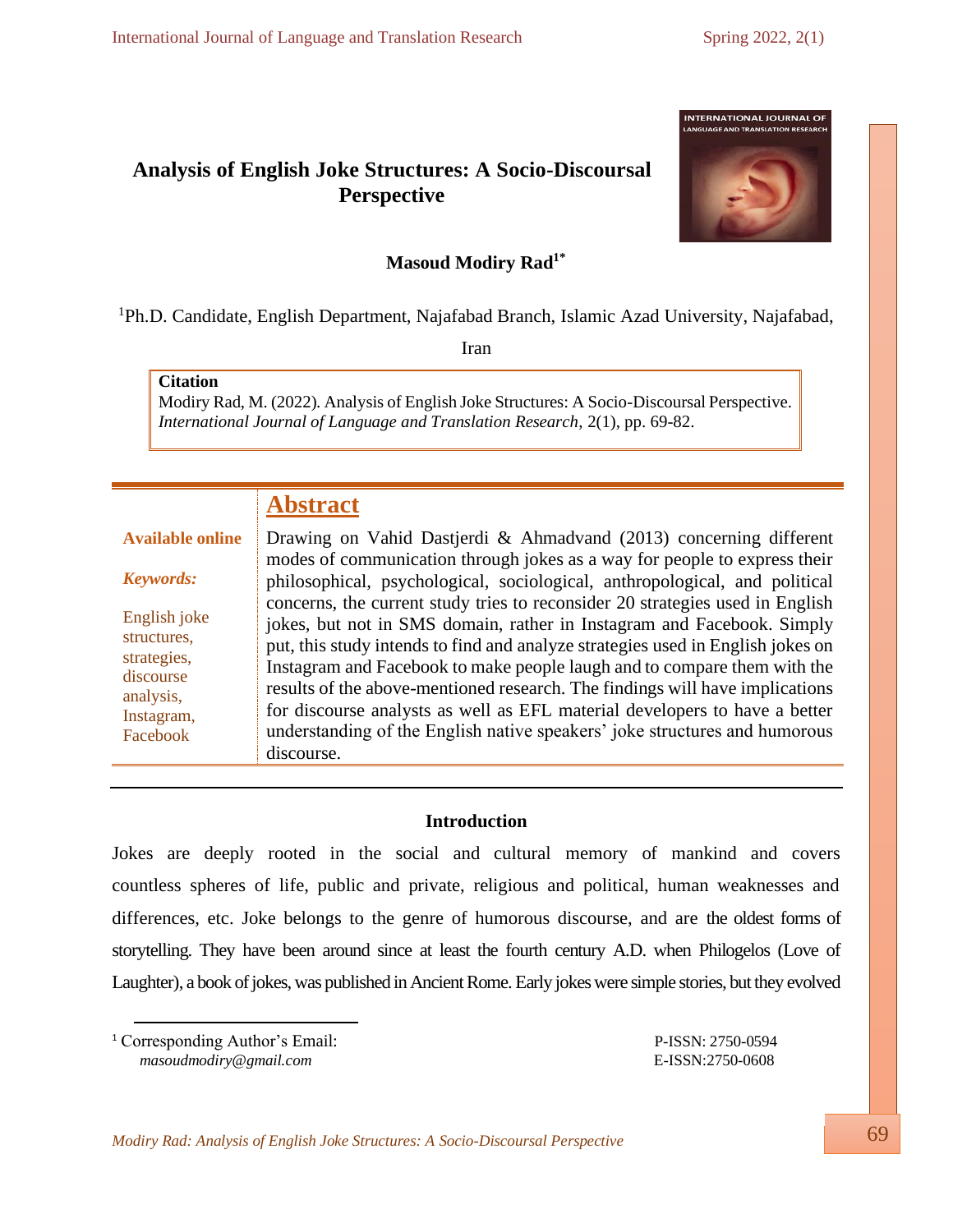over the centuries. Today, jokes are regarded as a universal form of human expression. As such, there are many different types of jokes.

A joke is a brief story, observation, or thought that has a setup and a punchline that triggers a physiological response—laughter. Jokes present a humorous take on a subject. They are a form of entertainment. They can be spoken, like during a stand-up routine, or written down in comedy writing, poetry, and even song lyrics. In *Wikipedia*, jokes are defined as:

Small stories or a short series of words, both made up, in a spoken or written format, intended to make the hearer or reader laugh. Normally, its main point is to be humorous, but there are also jokes with political connotations, jokes that stress sports rivalry, etc. It is said that there are good jokes and bad jokes, depending on the final effect produced.

This definition exhibits two basic features of jokes: they are *intentional* and they seek an *effect*  on the hearer. This effect is sustained in a number of interpretive steps and context-seeking inferential activity that can be predicted and manipulated to a certain extent, as was mentioned above. Specifically, the hearer of a joke is supposed to:

**(a) Look for a specific interpretation of the joke** (which, very often, turns out to be an incorrect one) following the general cognitive tendency to aim at the highest interest (*cognitive effects* in relevance-theoretical terms) in exchange for the least mental effort required to obtain it. This relevance-seeking inferential activity is one of the varied cognitive operations that human beings ordinarily perform in their daily lives. Indeed, relevance is sought not only in what people say to us but also in the information coming from our environment (most of which has to be filtered out so as not to suffer from information overload). Even information already stored in the brain is subject to relevance assessment, in the sense that some thoughts are more likely to be entertained than others in a specific situation. Finally, also part of the (unintentionally) exuded information from people around us may call our attention and be worth processing, even leading to humorous effects, as the examples below suggest:

a. A passer-by slips on a banana peel.

b. A passer-by has water splashed all over him by a passing car.

c. A passer-by hits his head against a streetlight because he was looking at a girl on the other side of the street.

 *Modiry Rad: Analysis of English Joke Structures: A Socio-Discoursal Perspective*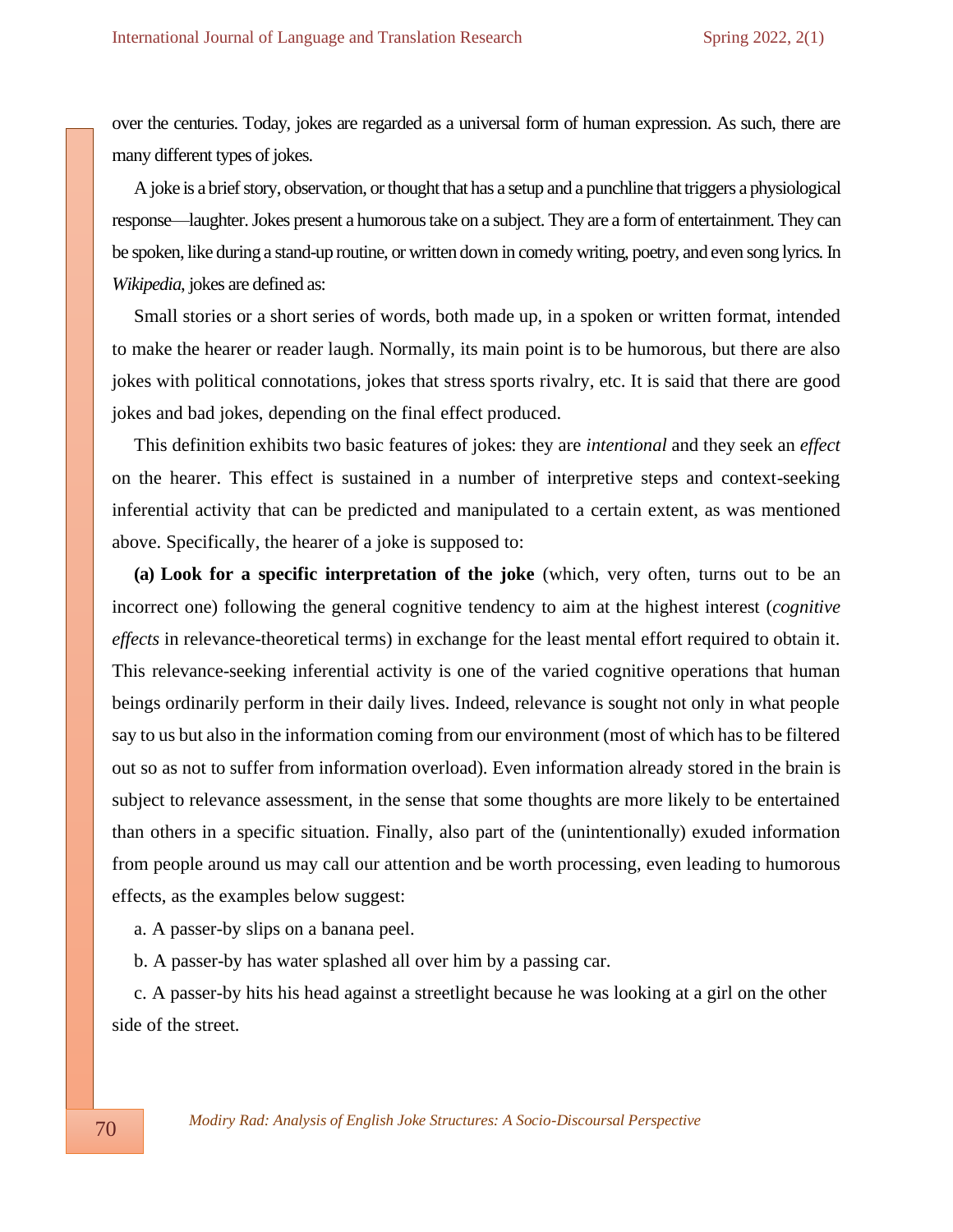**(b) Access contextual information** in order to interpret the joke correctly and obtain relevant conclusions (normally humorous effects). All utterances, jokes included, underdetermine the interpretation that the speaker intends to communicate with them, that is, there is an informational gap between  $(2a)$  and  $(2b)$  and also between  $(2b)$  and  $(2c)$ , whose relationship is a matter of interpretive resemblance rather than identity, and the task of the hearer is to fill this gap inferentially by accessing the right (*i.e.* intended) contextual information:

a. What the speaker intends to communicate. [only resembles]

b. What the speaker says. [only resembles]

c. What the hearer interprets.

**(c) Accept that being a humor-intended utterance, the joke will probably be irrelevant in terms of the objective information provided, cohesion, coherence, etc.,** although it may well be worth the processing effort if the joke fulfills its main task of generating humorous effects.

Similarly, the humorist is expected to perform a number of tasks in order to generate humorous effects in the audience:

**a.** To choose an utterance that leads to the intended interpretation and eventual humor.

**b.** To predict that, from the whole range of interpretations that the utterance can have in a specific context (all of them plausible, in theory), one of them is very likely to be selected by the hearer (wrongly, as the 'multiple graded interpretations strategy' claims, cf. below)

**c.** To predict that some information from context will be accessible (manifest in relevance theory terms) to the hearer and that he or she will use it as part of the inferential activity leading to a correct interpretation of the joke.

#### **Is There a Basis for Every Joke?**

Why do we tell jokes? Jokes are a form of entertainment. But they also serve a higher purpose. Comedy unifies people through laughter and the ability to identify with the premise of a joke. It is like a universal language. All good jokes are based on two important things:

**a.** A good joke is part storytelling and part social commentary. It gives people a way to process and reflect on the world around them through humor.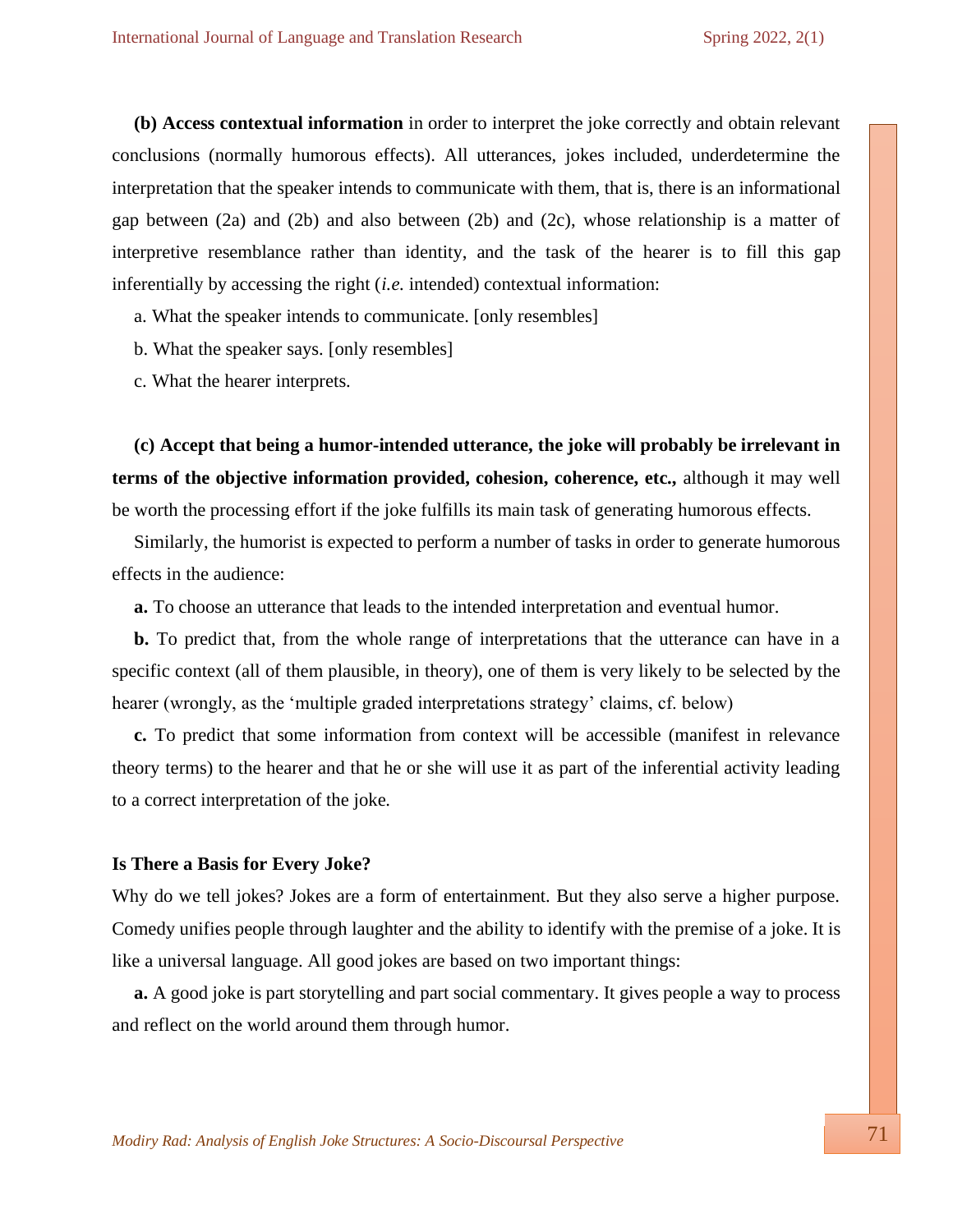**b.** Every good joke disrupts expectations. If someone's mental momentum is going one way, a good punchline changes that direction. The element of surprise is the foundation for any good joke. **Laughter** 

Laughter and humor are ubiquitous aspects of human behavior [\(Gervais and Wilson 2005\)](https://www.ncbi.nlm.nih.gov/pmc/articles/PMC4864470/#R18), and laughter at least has a very ancient origin that may even predate the origins of the hominin lineage [\(Davila Ross et al. 2009;](https://www.ncbi.nlm.nih.gov/pmc/articles/PMC4864470/#R7) [Dunbar et al. 2012\)](https://www.ncbi.nlm.nih.gov/pmc/articles/PMC4864470/#R12). Despite this, laughter itself has been the focus of only limited research [\(Provine 1996\)](https://www.ncbi.nlm.nih.gov/pmc/articles/PMC4864470/#R30). Although humor has attracted much more attention, this has primarily been the province of philosophers, psychologists, and language scholars rather than evolutionarily oriented researchers. More recently, however, there has been growing interest in the ultimate functions of laughter and humor. Laughter and humor may play a number of different (not always mutually exclusive) roles in human communication, including expediting courtship, facilitating the flow of an interaction/conversation, synchronizing emotional states, and social bonding [\(Bachorowski and Owren 2001;](https://www.ncbi.nlm.nih.gov/pmc/articles/PMC4864470/#R1) [Bressler et al. 2006;](https://www.ncbi.nlm.nih.gov/pmc/articles/PMC4864470/#R2) [Cowan and Little 2012;](https://www.ncbi.nlm.nih.gov/pmc/articles/PMC4864470/#R5) [Curry and](https://www.ncbi.nlm.nih.gov/pmc/articles/PMC4864470/#R6)  [Dunbar 2013;](https://www.ncbi.nlm.nih.gov/pmc/articles/PMC4864470/#R6) [Dunbar et al. 2012;](https://www.ncbi.nlm.nih.gov/pmc/articles/PMC4864470/#R12) [Flamson and Barrett 2008;](https://www.ncbi.nlm.nih.gov/pmc/articles/PMC4864470/#R16) [Gervais and Wilson 2005;](https://www.ncbi.nlm.nih.gov/pmc/articles/PMC4864470/#R18) [Grammer](https://www.ncbi.nlm.nih.gov/pmc/articles/PMC4864470/#R19)  [1990;](https://www.ncbi.nlm.nih.gov/pmc/articles/PMC4864470/#R19) [Grammer and Eibl-Eibesfeldt 1990;](https://www.ncbi.nlm.nih.gov/pmc/articles/PMC4864470/#R20) [Hurley et al. 2011;](https://www.ncbi.nlm.nih.gov/pmc/articles/PMC4864470/#R21) [Li et al. 2009;](https://www.ncbi.nlm.nih.gov/pmc/articles/PMC4864470/#R25) [Mehu and Dunbar](https://www.ncbi.nlm.nih.gov/pmc/articles/PMC4864470/#R27)  [2008;](https://www.ncbi.nlm.nih.gov/pmc/articles/PMC4864470/#R27) [Owren and Bachorowski 2003\)](https://www.ncbi.nlm.nih.gov/pmc/articles/PMC4864470/#R28). However, the underlying cognitive mechanisms that both enable these effects to work and determine the maximum complexity of jokes are much less well understood.

#### **Types of Jokes**

Jokes have been classified into the ten following types:

- **1.** *Observational*. "Have you ever noticed…" If you've ever seen Jerry Seinfeld perform comedy, you're familiar with observational humor and jokes. They are an examination of everyday things or situations through a comedic lens. Observational comedy covers topics familiar to almost everyone, even the most trivial aspects of life.
- **2.** *Anecdotal*. Anecdotal humor is pulled from the comedian's personal life and is popular with audiences because we can identify with their stories. Writer, producer and director Judd Apatow, who also performs stand-up comedy, believes that stand-up gets better as it becomes more personal—that comic who lay themselves bare to the audience are often the strongest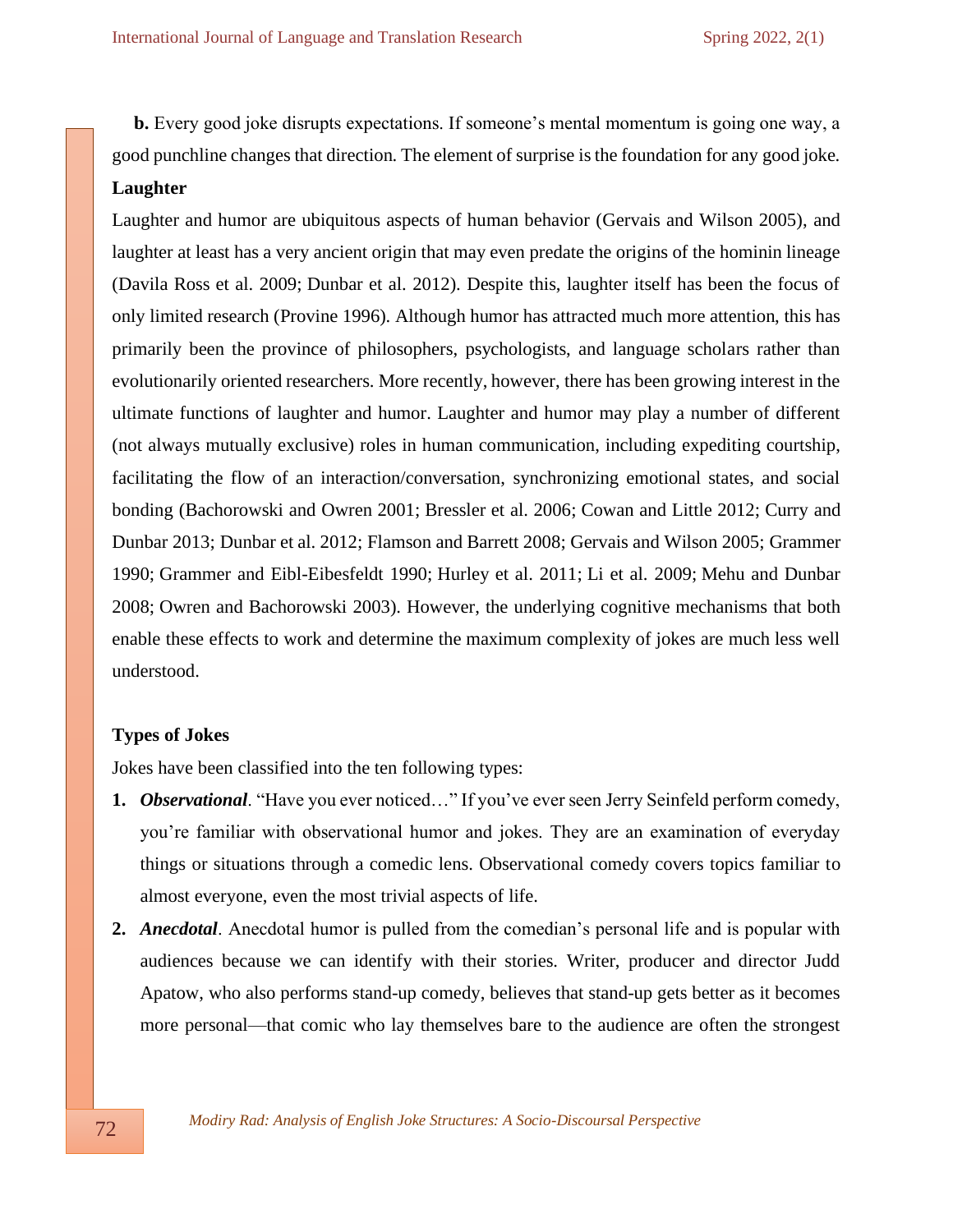performers. He gives the following example: one of his daughters has gone to college. His remaining daughter is unhappy that she is the only one left in the house with Judd and his wife, because four people is a family, but three people is a child observing a weird couple. You get the most laughs when the audience recognizes themselves in your story or joke. Learn more about writing comedy from Judd here.

- **3.** *Situational*. Situational humor is used to describe a genre of comedy and jokes that rely on a set of characters, a place, and an event. Television is a popular medium for situational comedies—or sitcoms, as they're called—that follow recurring characters in different scenarios. Some examples are Friends, Big Bang Theory, and Black-ish.
- **4.** *Character*. Some comedians create a different persona, or personas, for their comedy routine. Stephen Colbert played a fictional version of himself on The Colbert Report, staying in character even when he interviewed guests.
- **5.** *One-liner*. "I've had a perfectly wonderful evening, but this wasn't it." That one-liner was delivered by Groucho Marx. Robin Williams once joked: "Why do they call it rush hour when nothing moves?" One-liners squeeze a setup and punchline into one succinct thought.
- **6.** *Ironic*. Ironic jokes are contradictory, with two opposing concepts tugging at one another. For example: why do people park in a driveway but drive on a parkway?
- **7.** *Deadpan*. Deadpan jokes are delivered in a matter-of-fact, monotone voice with no expression. Steven Wright is a deadpan comedian. The humor in his act comes from the combination of the trivial content and his emotionless utterance of the joke: "I've been getting into astronomy so I installed a skylight. The people who live above me are furious."
- **8.** *Farcical*. Farcical jokes and comedy are over-the-top plotlines (think The Hangover) with exaggerated stories, characters, and events.
- **9.** *Self-deprecating*. Some comedians make fun of the person they know best—themselves. Rodney Dangerfield made a career of self-deprecating jokes poking fun at his looks and his love life with jokes like this: "I went to the psychiatrist, and he says 'You're crazy.' I tell him I want a second opinion. He says, 'Okay, you're ugly too!'"
- **10.** *Slapstick*. Slapstick jokes are also known as physical comedy. Comedy Legend Steve Martin credits Laurel and Hardy, two of the earliest slapstick performers, as an influence on his career. The Three Stooges are another famous slapstick group, getting into absurd situations where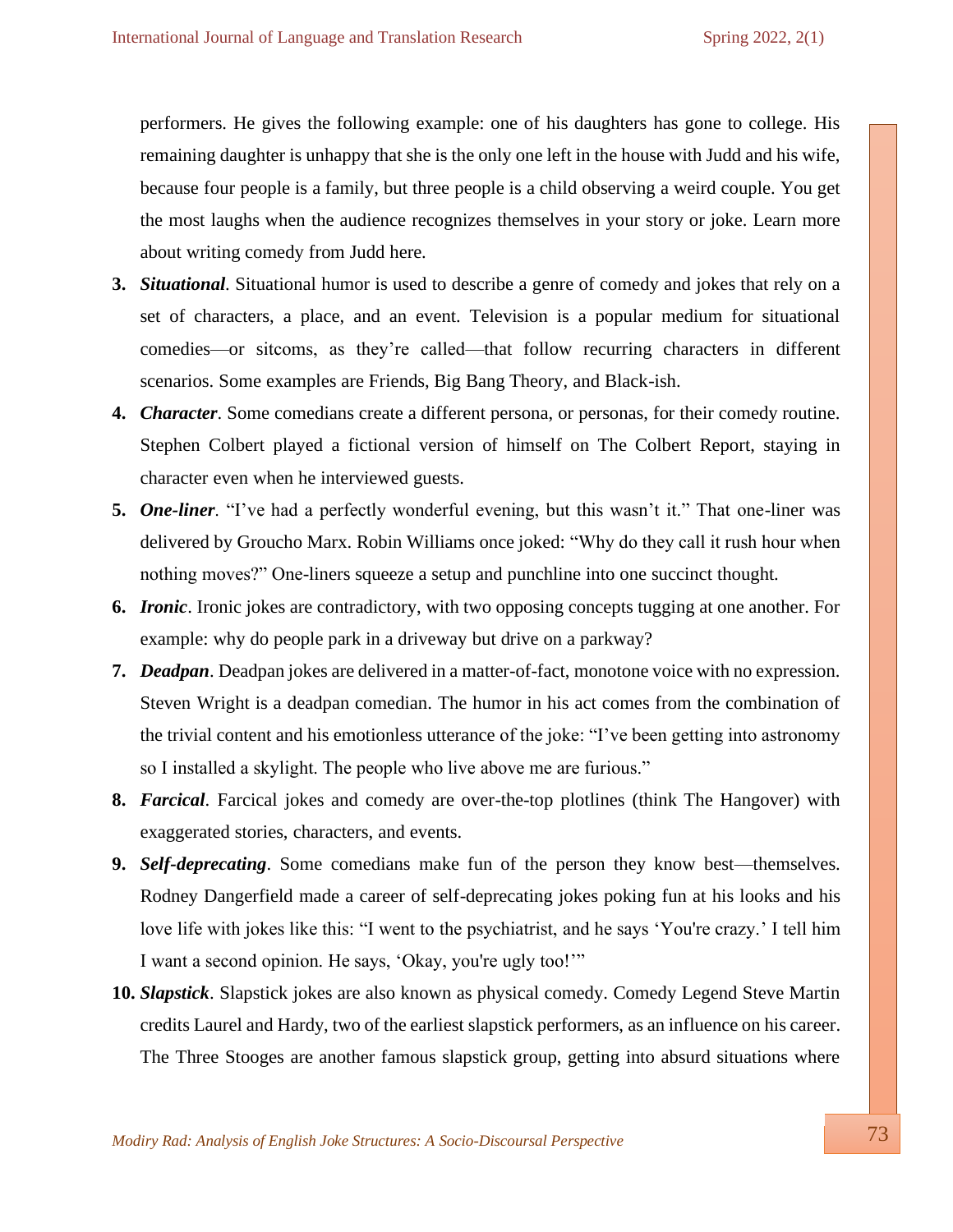they would repeatedly get hit, slapped, or bonked by someone or something in a comedy of errors.

#### **How do Jokes Work?**

The joke is a genre of humor that is most flexible in definition and covers almost all types of verbal humor. Jokes make up the repertoire of popular wisdom. They are means of carnival subversion. They make the seriousness of life bearable. Jokes can subvert rituals of everyday life. Jokes make the sacred seem profane and vice versa. They present a topsy-turvy world. Take for instance the following mobile joke.

*Once 3 eggs fell to d ground but only 2eggs broke….! Why….! Sometimes happens You don't take tension Just relax: -*

Study the above you will find that it is on the one side, directed to the world. It draws upon the laws of existence the fact of gravity, anything that falls must break. The question evokes our knowledge of this law but this expectation is punctuated in the punch line by asking us to suspend this law. A person who appreciates this joke should be aware of this simple fact of existence but the person must also be able to suspend one's belief. *Jokes are worldly*. They derive from our knowledge of the world. But they usually subvert these laws. Jokes make silly things look big and big things silly. That is why jokes always help to see the world in a different way from normative.

On the other side, this joke provokes us to play a circular game. We accept the evasion of answer in the above joke because it announces its verbosity. *Jokes are language games*. They require us to be logocentric and draw our attention away from the world to the verbal construction itself. Thus, jokes are in addition to being directed to the world are directed away at the language in which they are couched. The logic of jokes Is not the logic of things but of language. That's why jokes can be our duex ex machine from a tight spot, the magical escape from the tensions of life. Just relax.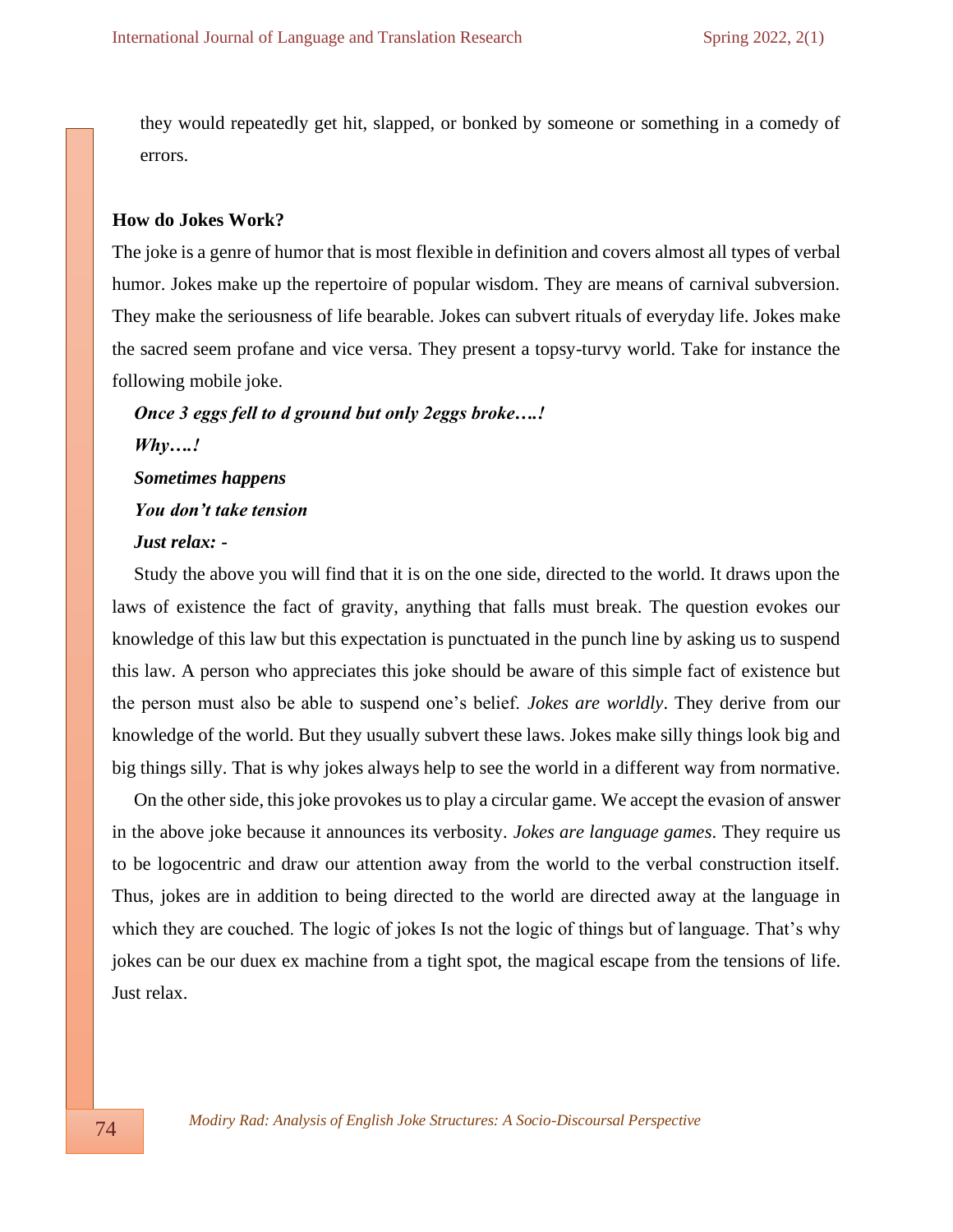There is yet another dimension to jokes that is their formal aspect. Most *jokes are rituals, a performance that follows a certain formal rule of execution*. They must have a punch line and an organization. The cleverest joke always manages to elicit this ritual and they subvert it like the above joke does with the cool evasion of a substantial answer. Notice most jokes are 'cracked' or 'burst' like Diwali fireworks at a certain point in the ritual of telling. This point is known as the 'punch line'. The exact location of the laugh usually comes at the end of the telling. But what precedes it is equally important for the joke to work successfully.

#### **Instagram**

Instagram is an American photo and video sharing social networking service founded by Kevin Systrom and Mike Krieger. In April 2012, Facebook Inc. acquired the service for approximately US\$1 billion in cash and stock. The app allows users to upload media that can be edited with filters and organized by hashtags and geographical tagging. Posts can be shared publicly or with preapproved followers. Users can browse other users' content by tags and locations and view trending content. Users can like photos and follow other users to add their content to a personal feed. As of December 2021, the most followed person is Portuguese professional footballer Cristiano Ronaldo with over 373 million followers. As of January 14, 2019, the most-liked photo on Instagram is a picture of an egg, posted by the account @world\_record\_egg, created with the sole purpose of surpassing the previous record of 18 million likes on a Kylie Jenner post. As of January 2019, the picture has over 55 million likes. The second most-liked photo is a wedding photo of Ariana Grande and her husband Dalton Gomez. Instagram was the fourth most downloaded mobile app of the 2010s.

#### **Facebook**

Facebook is an American online social media and social networking service owned by Meta Platforms. Founded in 2004 by Mark Zuckerberg with fellow Harvard College students and roommates Eduardo Saverin, Andrew McCollum, Dustin Moskovitz, and Chris Hughes, its name comes from the face book directories often given to American university students. Membership was initially limited to Harvard students, gradually expanding to other North American universities and, since 2006, anyone over 13 years old. As of 2020, Facebook claimed 2.8 billion monthly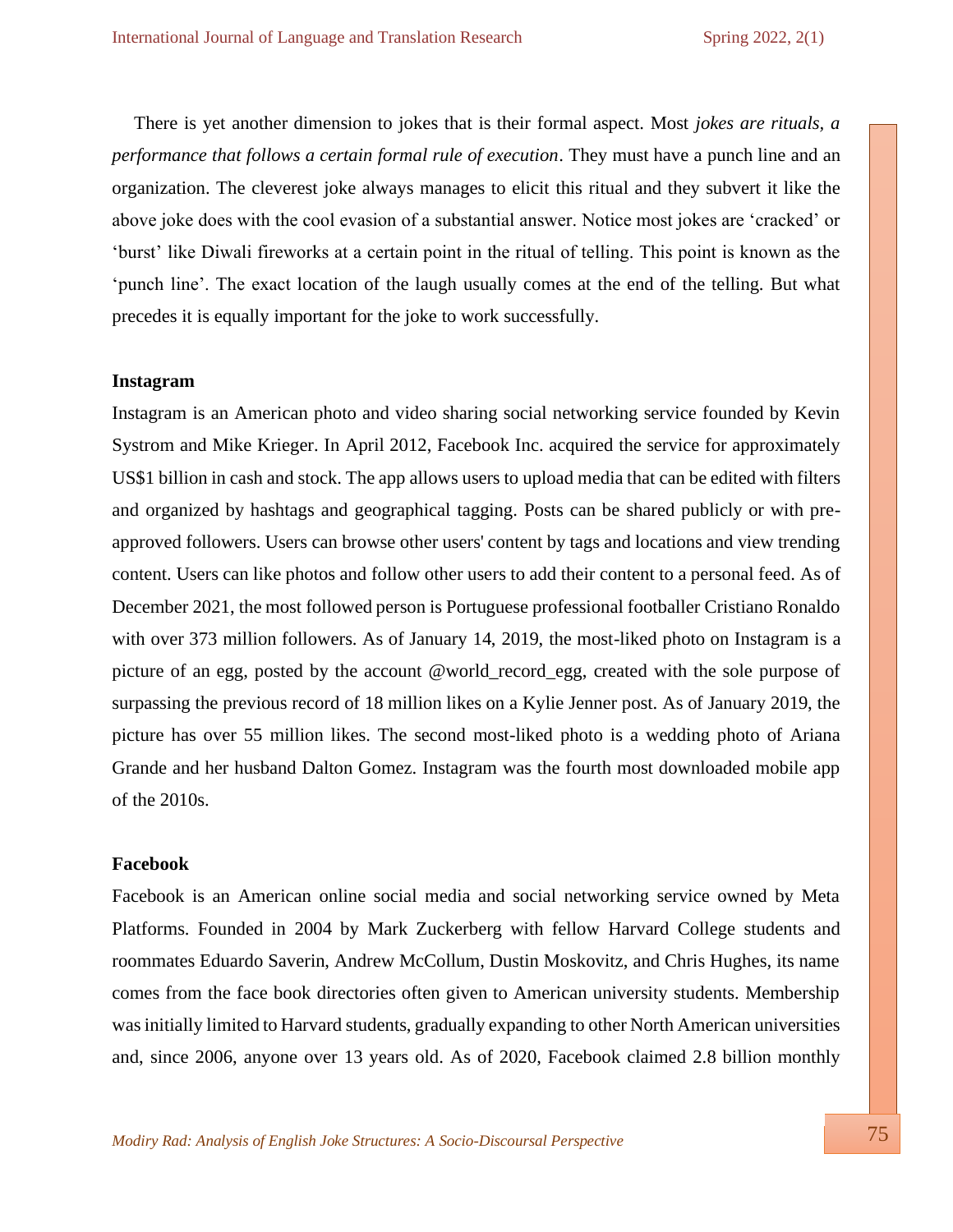active users, and ranked seventh in global internet usage. It was the most downloaded mobile app of the 2010s. The subject of numerous controversies, Facebook has often been criticized over issues such as user privacy (as with the Cambridge Analytica data scandal), political manipulation (as with the 2016 U.S. elections), mass surveillance, psychological effects such as addiction and low self-esteem, and content such as fake news, conspiracy theories, copyright infringement, and hate speech. Commentators have accused Facebook of willingly facilitating the spread of such content, as well as exaggerating its number of users to appeal to advertisers.

#### **Discussion and Conclusion**

In this section, the materials collected for analysis are mentioned, the results of analysis are discussed in details, and the conclusions of the study are presented.

#### **Materials and Methods**

In this study, an online compilation of 1000 jokes selected as the funniest of all time, 175 really bad jokes, 200 Funny Jokes Guaranteed to Make Kids Laugh, 101 Funny One-Liners, 101 Clean Jokes, 150 Best Dad Jokes, 741 Top Jokes, 101 Corny Jokes, 50 best jokes for kids 2021, and 40 best Blue Monday jokes 2021 were used as the source of analysis. Some of these jokes are short and would count as "one-liners" (a single sentence with a punchline), and others are longer and more complex.

In the present study, an attempt was made to identify the most common strategies used in Instagram and Facebook English jokes. Considering this, the following results were obtained: Jokes related to technology specially using mobile phones have increased sharply:

*Doctor: You must exercise daily Patient: I play football, tennis, cricket daily sir. Doctor: Good….! Where do you play? Patient: On the mobile sir!* 

A strategy seen in recent jokes is the increasing use of wisdom of the folk against logical scientific method. Intuition even though considered illogical can be funny and hilarious:

*a student in a biopractical exam.*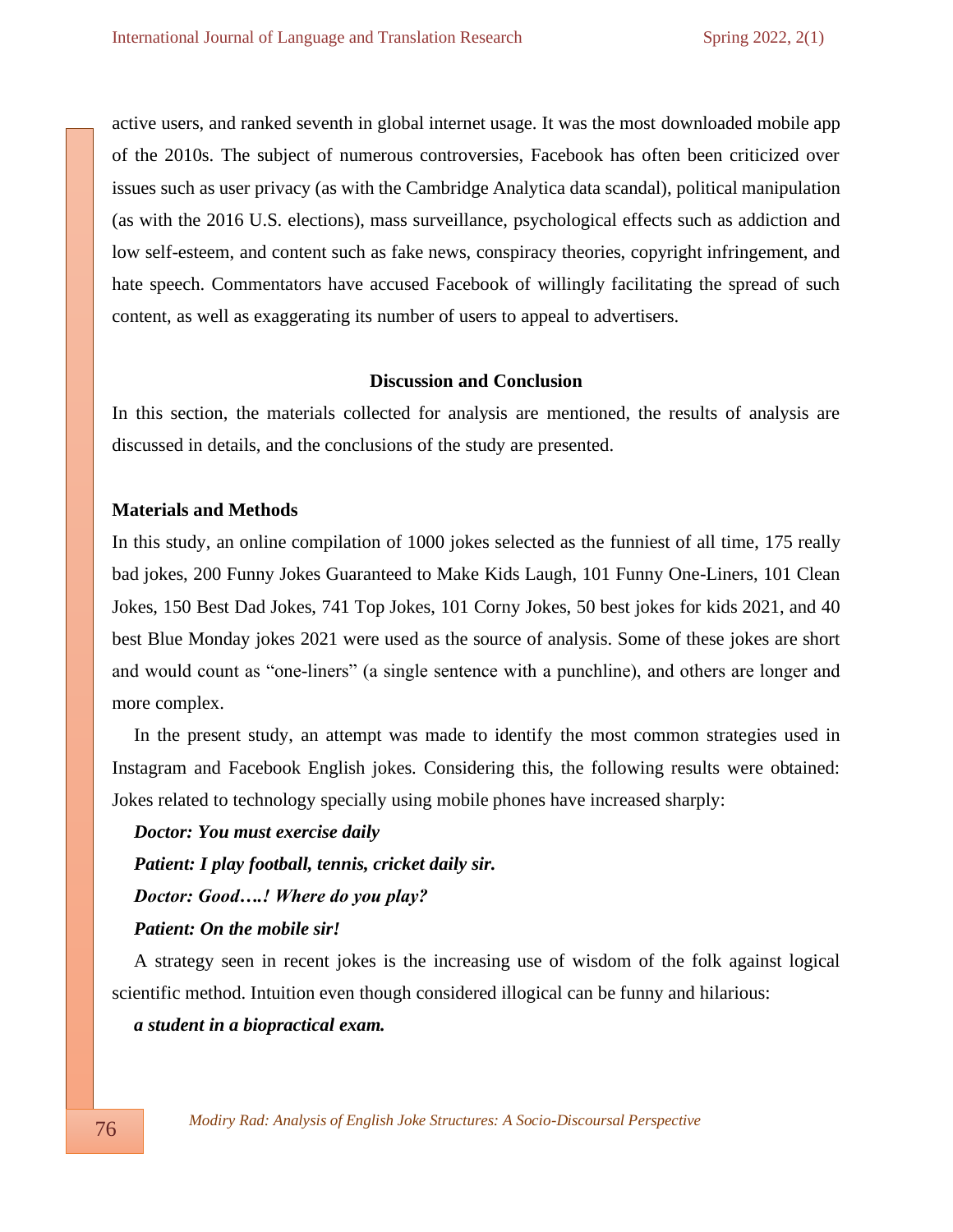*Examiner: See d bird's leg & tell its name. examinee: I don't know Examiner: U've failed d exam. What's ur name? examinee: Now see my leg & tell my name.* — *A man was buying movie tickets …again…and…again...! Angrily the man at the ticket counter asked him: "Y R U repeating selling tickets again and again!*

*The man answered in anguish: Some fool standing near d door is TEARING my TICKETS*

In the past people used more "Did you know ……...?" or "Do you know………?" types or jokes. The postcolonial jokes against the non-American people still remains as highly-used jokes. Here is a subversive joke on the power politics among nations in a postcolonial world riddle with competition and rivalry. It actually is in the form of a tall tale. But the presentation relies not on ritual routine narration but rather the interplay of words projected like metaphors in a poem or a literary piece.

*American: We will go to the moon. Indian: WE will go to the sun. American: Impossible you will be burnt. Indian: I know that. But we are going during the Night!* Using irony is also one of the mostly-used strategies. *Man was looking at his marriage certificate Wife asked him, "Dear, why do you look at our marriage certificate? Man: I was looking for the expiry date!*

There is a type of verbal irony, that is double vision or looking at the same thing from two different but juxtaposed angles. The thing about irony is that it saves explanation. It communicates by formal technique where elaboration fails. The wife of course would have been expecting a declaration of love and faith when she asked the question. But this is deflated by the contrary answer. The double vision is the expectation and it's contrary. The locus of the joke in the punch line 'expiry date' uses a snide homonymic pun. Expiry dates are found on labels of goods sold in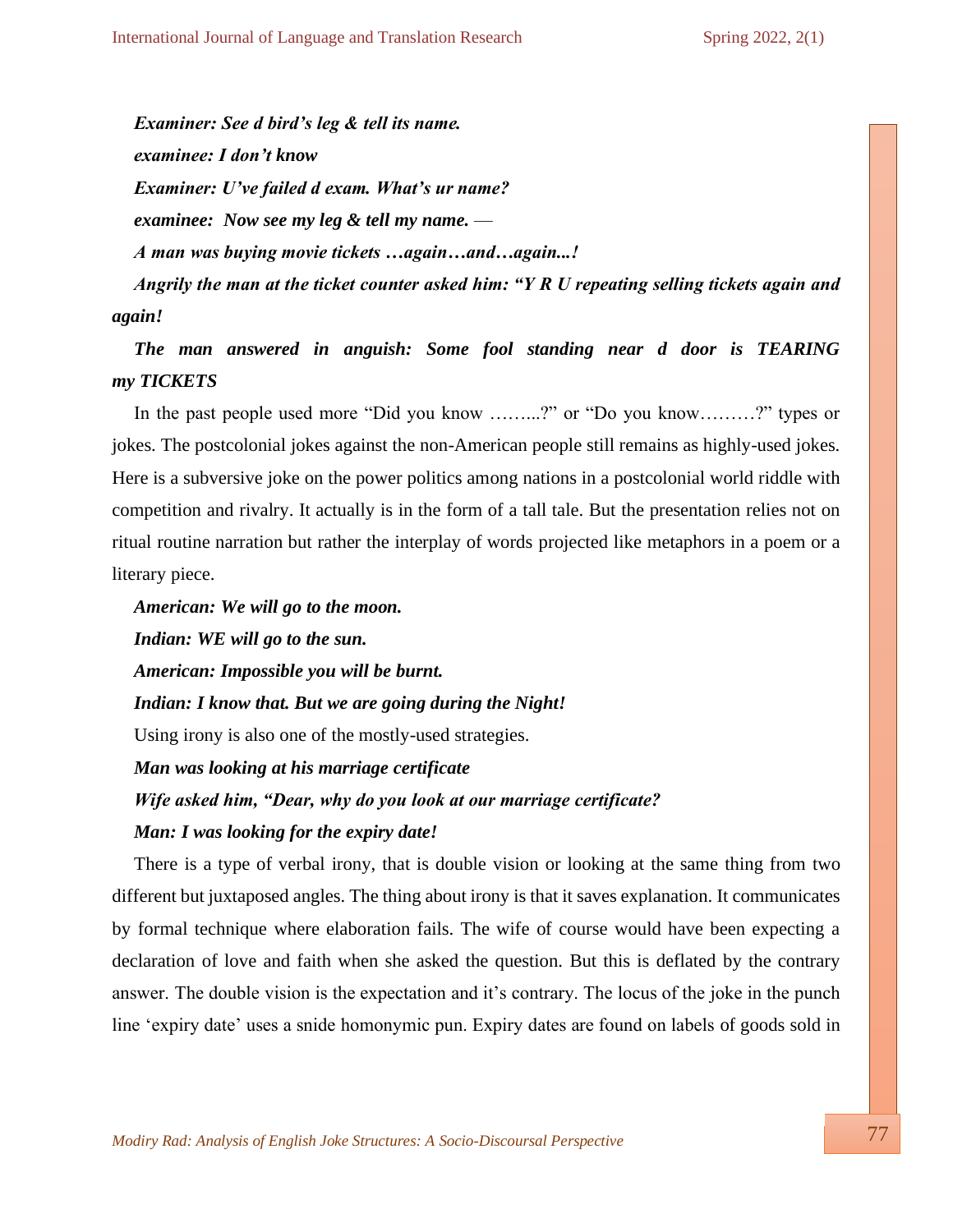the market. But here it refers to the end of marriage, divorce or even death of one of the spouses in the Indian context.

Another common strategy is using puns, a good way of indirection to refer to political issues too:

# *A man held a birthday party for his six-month baby Someone asked, "How come birthday for a 6-month-old?" man: we follow semester system here.*

The irony of the above joke is that it is a brave play upon a risky matter, something like dancing gracefully on thin ice. It juxtaposes the world of the joke with the real world where the semester system associated with English education is a point of anxiety among parents of growing children. There is so much focus on proper schooling and education in the making of individuals now a days that every Indian parent is eager to induct the child from the beginning like fish in water as it was into the academic routine of our modern English education system. The perfect achiever is one who will grow up smart enough to beat the system at its own game and become its master.

Another very common strategy used in jokes is using 'parody:

*2 frogs chatting Frog 1: tur Frog 2: tur tur Frog 1: tur tur tur Frog 2: tur tur tur tur Frog 1: tur tur tur Forg2: kur kur kur Frog 1: don't change the topic!*

The humor in the above joke is the parody on communication itself. Parody is a frequent device of humor: the noises "tur" and "kur". But the point here I want to make is not of parody as comic discourse which is in no doubt but that jokes are language oriented. Jokes manipulate the system of the language to bring laughter. There are numerous ways of doing it:

*Interviewer: Just imagine you are on the third 3rd floor, it catches fire. How will you escape? interviewee: It is very simple. I'll stop my IMAGINATION!*

 *Modiry Rad: Analysis of English Joke Structures: A Socio-Discoursal Perspective*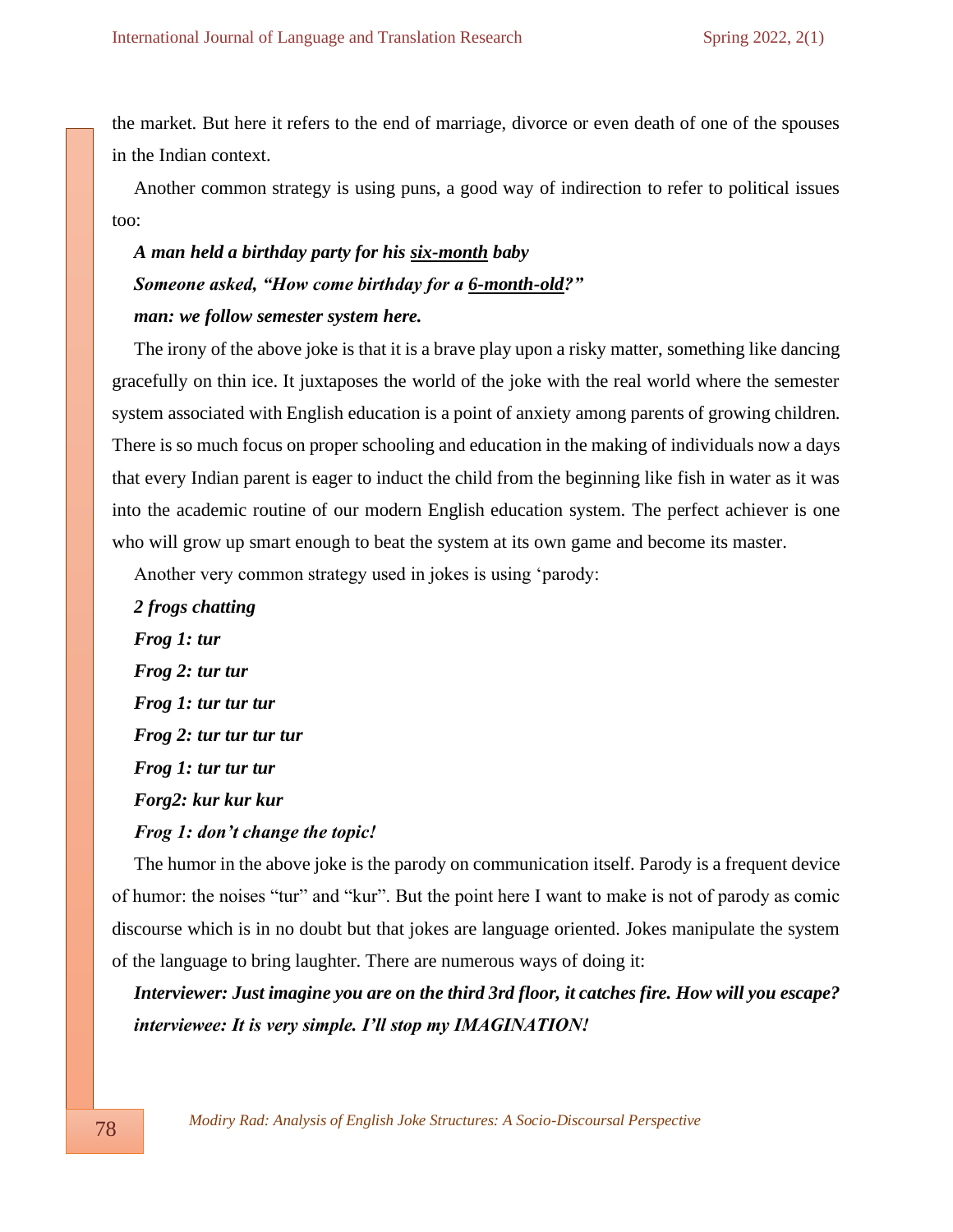Surely it is not the MAN's fault for knowing that refusing to play the language game is the easiest escape. So, it refers to another commonly used strategy in making jokes which is 'word game' or 'playing language game'. Here is another example for word game:

*In college…*

*Boy: I love U*

*Girl: I'll tell the principal.*

#### *Boy: Are you crazy!? He is already married.*

Similarly, another change that should be mentioned as a conclusion here is an increase in the use of 'cross-culturing English jokes'. Puns are a stock of humor. Punning is one of the oldest tricks in the joker's trade. Commonly recognized as word play or quibble the pun uses the polysemy of language. Subversively it is the recognition of the polyvalence of verbal utterances and the indeterminacy of meaning. Punning involves different kinds of code manipulation. The following is an extended pun in the form of acrostic:

#### *Teacher: What is the meaning of Maths?*

*Student: M-mental A-attack T-to H- healthy S-students*

In the joke cited below the pun is etymological, playing on the root meaning of the word 'interest.'

## *Bank manager: Our bank now gives loans without interest. Sardar: It's does not draw interest why do they bother?*

After all, bank 'interest' does mean 'interest. Anybody who lends money is interested to make a profit. Additionally, more language of military and war has been added to jokes:

### *Teacher taught English grammar and asked student, "Give me an example for compound sentence"*

#### *Student answered, "Beware of dogs"*

The word "compound" is the legacy of colonial English. It refers to the enclosure around a house or barracks. It is commonly used while talking of houses with a courtyard. I doubt if the native English today can appreciate the pun on "compound sentence". It is worthy to say that such jokes are made as a kind of criticisms against war and warmongering of the governments as the students are so mentally occupied with the concept of ear that they answer a simple grammatical question at school with barracks literature.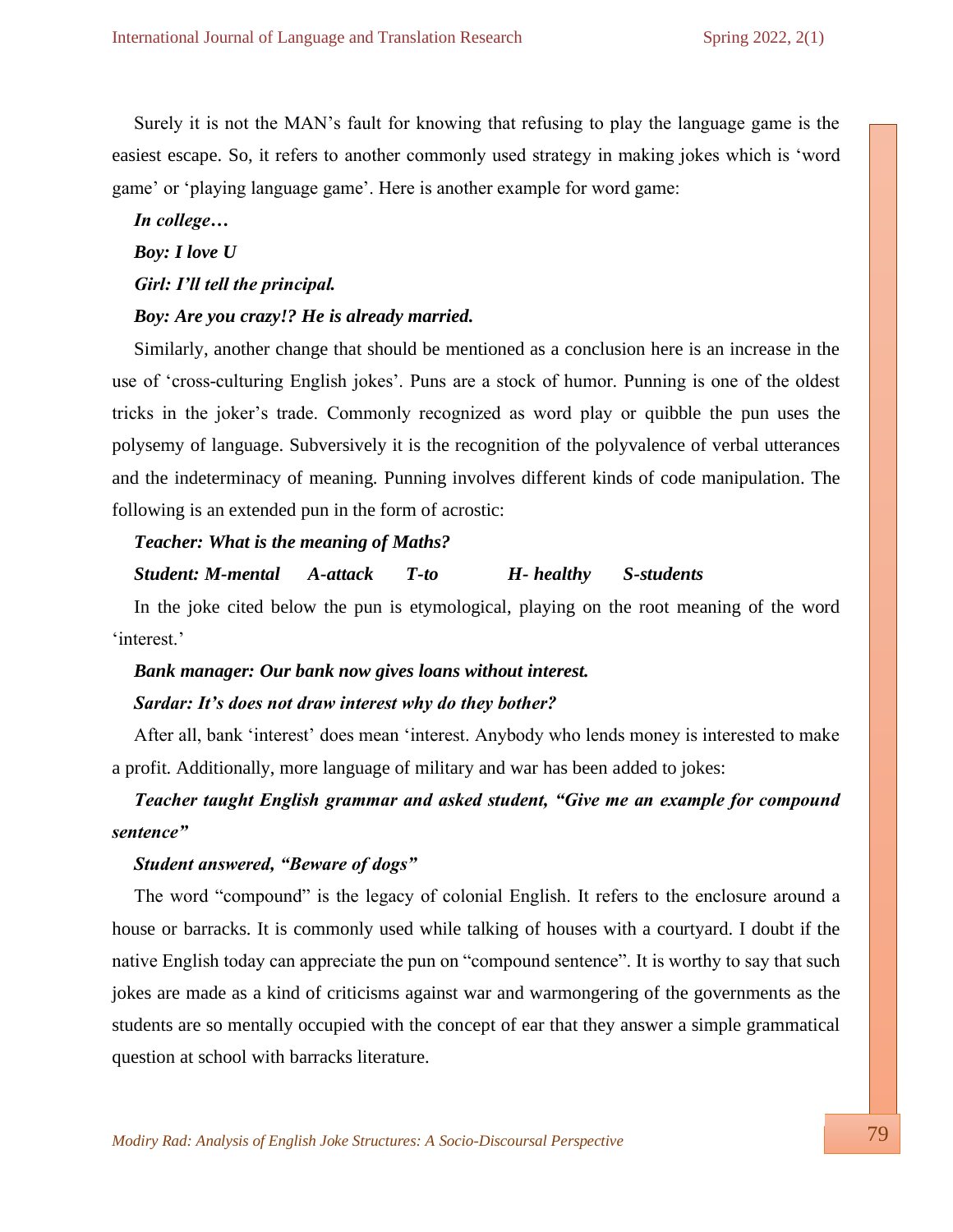Problems of nonnatives with "Idiomatic English" is another very common strategy used in 2021 jokes. Idiomatic English has always posed a special challenge to the anglophiles learning English:

*Wife: This is the third time today I see you in my kitchen looking at the sugar jar. Husband: Didn't the doctor ask me to do a sugar check?*

Actually, this joke is funny because of 'sugar check'. There are many English expressions and idioms which are used as they are and for which we have not bothered to find vernacular equivalents. Even a person who does not know any other language but the regional uses the English expressions unthinkingly. So that's the joke. Of course, this is a sore point among Nativists who are anxious that the domination of English is retarding the process of our regional languages. But they would be calmed to think that English is a language that has a greater number of borrowed expressions than original, from Greek, Latin, Hebrew. French. Norwegian and Germanic. Here is another similar one just meant to show off the skill of the English savvy populace:

*A lady went into a clothing store and asked, "May I try on that dress in the shop window?" "Well,", replied the sales clerk doubtfully, "don't you think it would be better to use the dressing room?"*

Of course, using grammatical ambiguity or misunderstanding deriving from such ambiguities was also used as a common strategy. Here the ambiguity stems from the structure "in the ......" while the woman is referring to the place of the dress the sales clerk is thinking of the place of trying it out!

'Derivation of implicated conclusions or implicatures' is an already existing strategy of jokes also used commonly in English jokes. Sometimes the main point of a joke does not lie in some manipulation of explicit interpretations but, rather, in the number of contextual assumptions that the hearer has to retrieve from the context in order to make sense of the joke and derive relevant conclusions. Some of these assumptions are strong, in the sense that they are expected, backed up by the speaker and utterly necessary to yield the correct implicated interpretation, whereas on other occasions these assumptions are weak, the hearer's responsibility and, to a greater or lesser extent, unpredictable. For instance, the joke below is only humorous if the hearer can retrieve from context several assumptions and conclude implications such as the ones listed in:

*A woman in bed with a man. The phone rings and she gets the call.*

 *Modiry Rad: Analysis of English Joke Structures: A Socio-Discoursal Perspective*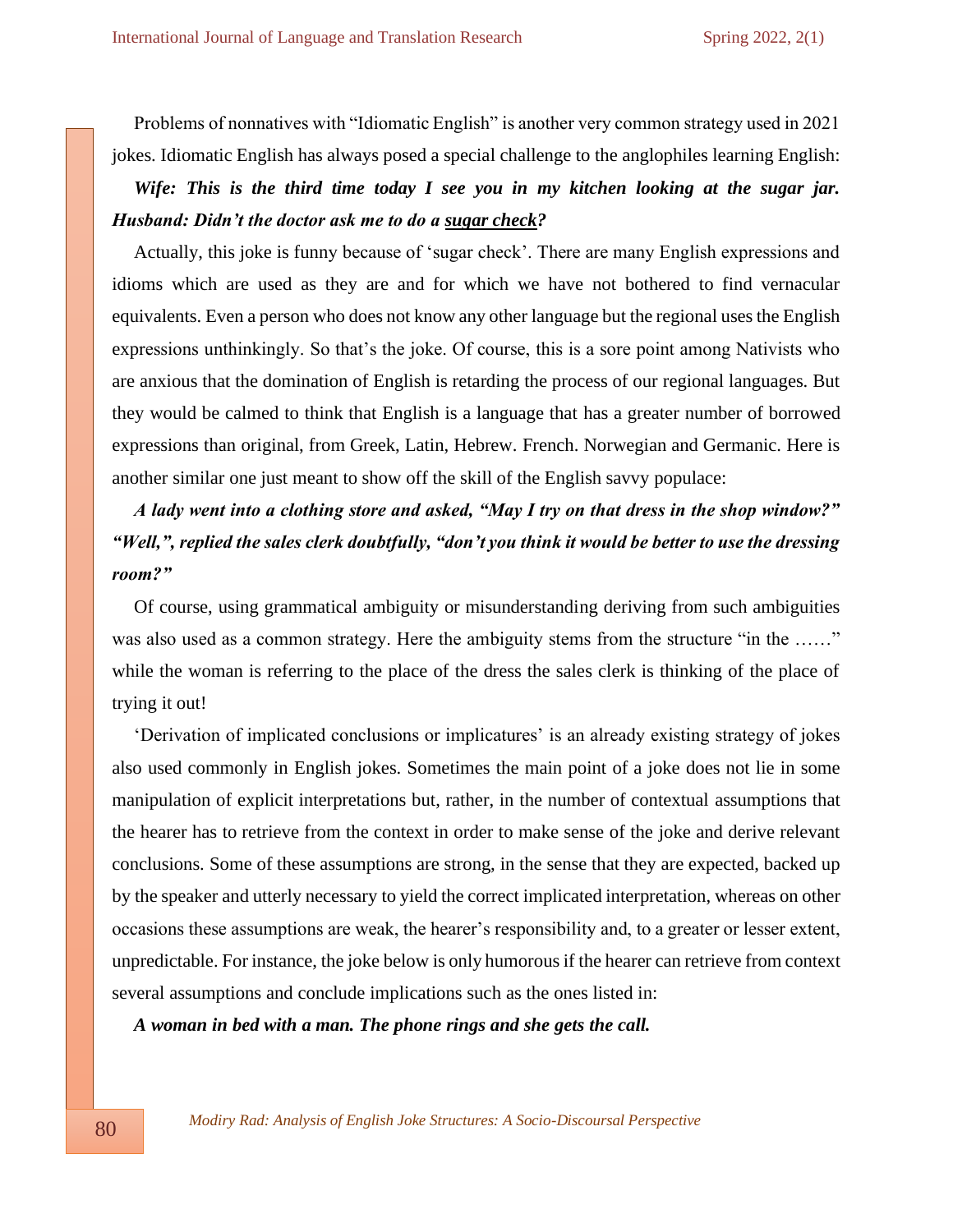*-Yes darling… No problem… OK… I'll see you later.*

*-The man asks: "Who was that?"*

*-It was my husband. He's going to come home very late tonight because he is in an important meeting with you.*

The assumptions and conclusions that must be driven by the hearer include:

*a. The man and the woman that are in bed are lovers*

*b. The woman's husband has a lover.*

*c. She knows that her husband has a lover.*

*d. Her lover and her husband know each other.*

*e. Her husband does not know that this man is his wife's lover.*

One-liners are among mostly-used jokes especially with a focus on vocabulary and semantic meanings:

*I failed math so many times at school, I can't even count.*

*I used to have a handle on life, but then it broke.*

*I want to die peacefully in my sleep, like my grandfather… Not screaming and yelling like the passengers in his car.*

*It takes a lot of balls to golf the way I do.* 

#### **References**

- Ahmadvand, M., & Dastejerdi, H.V. (2013). Discourse Analysis of SMS Jokes: A Cross-Cultural Comparison of Joke Strategies in Persian and English.
- Alex N. (2021). *40 best Blue Monday jokes: funny quotes and one-liners to cheer you up on the most depressing day of the year*. [www.scotsman.com.](http://www.scotsman.com/)
- Davis, C. E. (2003). How English-learners joke with native speakers: an interactional sociolinguistic perspective on humor as collaborative discourse across cultures, *Journal of Pragmatics*, *35*(9), 1361-1385
- Yus, F. (2011). forthcoming. "Strategies and effects in humorous discourse. The case of jokes." In Studies in Linguistics and Cognition, B. Eizaga Rebollar (ed.). Berlin: Peter Lang.